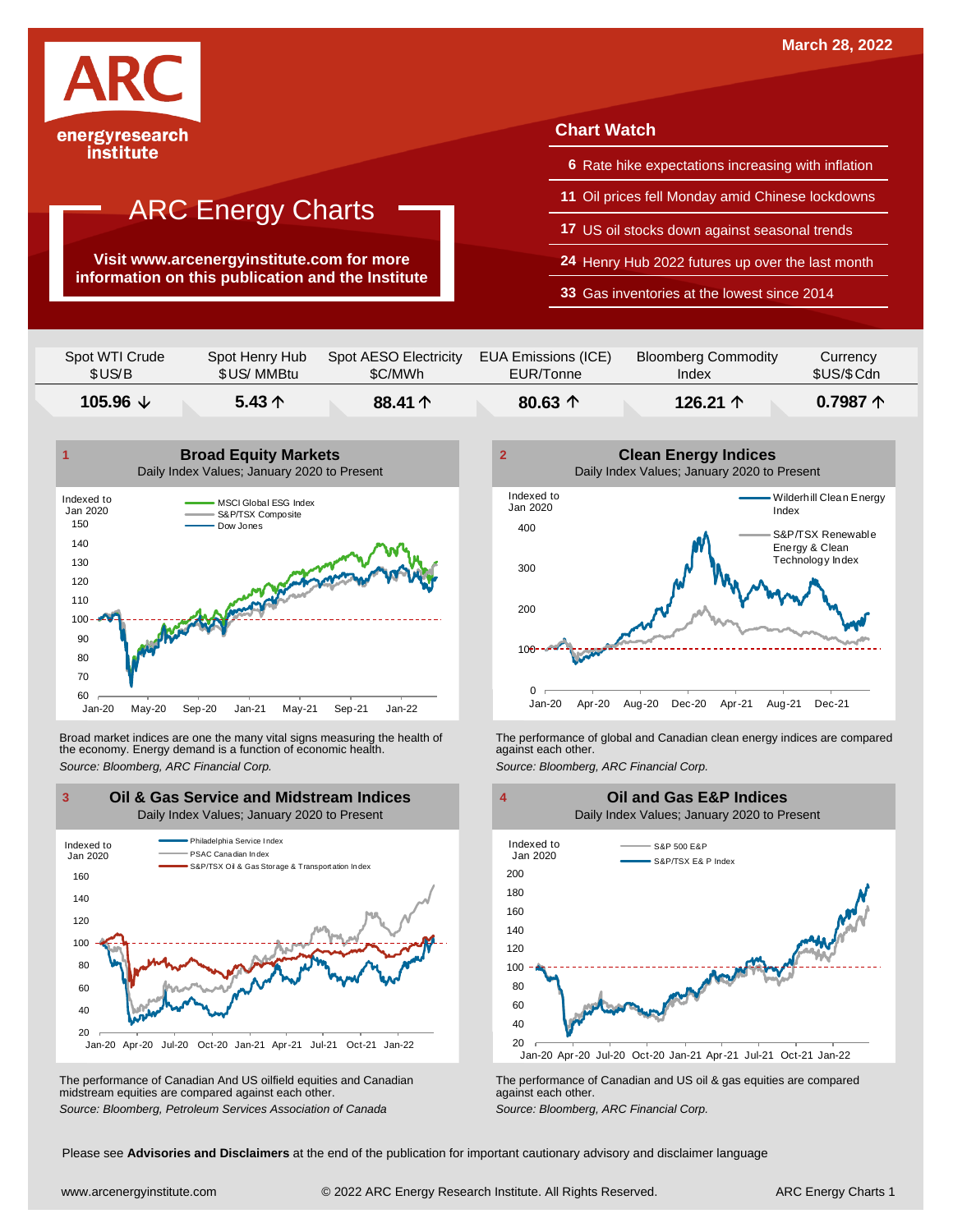## ARC Energy Charts

**Energy Transition**





Jan-20 Apr-20 Jul-20 Oct-20 Jan-21 Apr-21 Jul-21 Oct-21 Jan-22

BCOM is <sup>a</sup> widely tracked benchmark for the commodities market. It is composed of <sup>23</sup> exchange-traded contracts on physical commodities. *Source: Bloomberg*



EU Allowances (EUA) are carbon credits equivalent to one tonne of CO2 used in the European Union Emissions Trading Scheme (EU ETS). *Source: Bloomberg*



ERCOT is the grid operator for 90% of the electricity sold in Texas. The price shown is for the North Hub and is the wholesale price. *Source: Bloomberg*



This series is <sup>a</sup> measure of expected inflation (on average) over the five-year period that begins five years from today. *Source: Federal Reserve Bank of St. Louis, (FRED) Economic Data*



The carbon dioxide data on Mauna Loa constitutes the longest record of direct measurements of CO2 in the atmosphere. *Source: NOAA*



The Alberta Electric System Operator (AESO) manages and operates the provincial power grid. *Source: Bloomberg*

#### **Alberta Electricity: AESO Average Pool Price** Daily and 30-Day Average; January 2020 to Present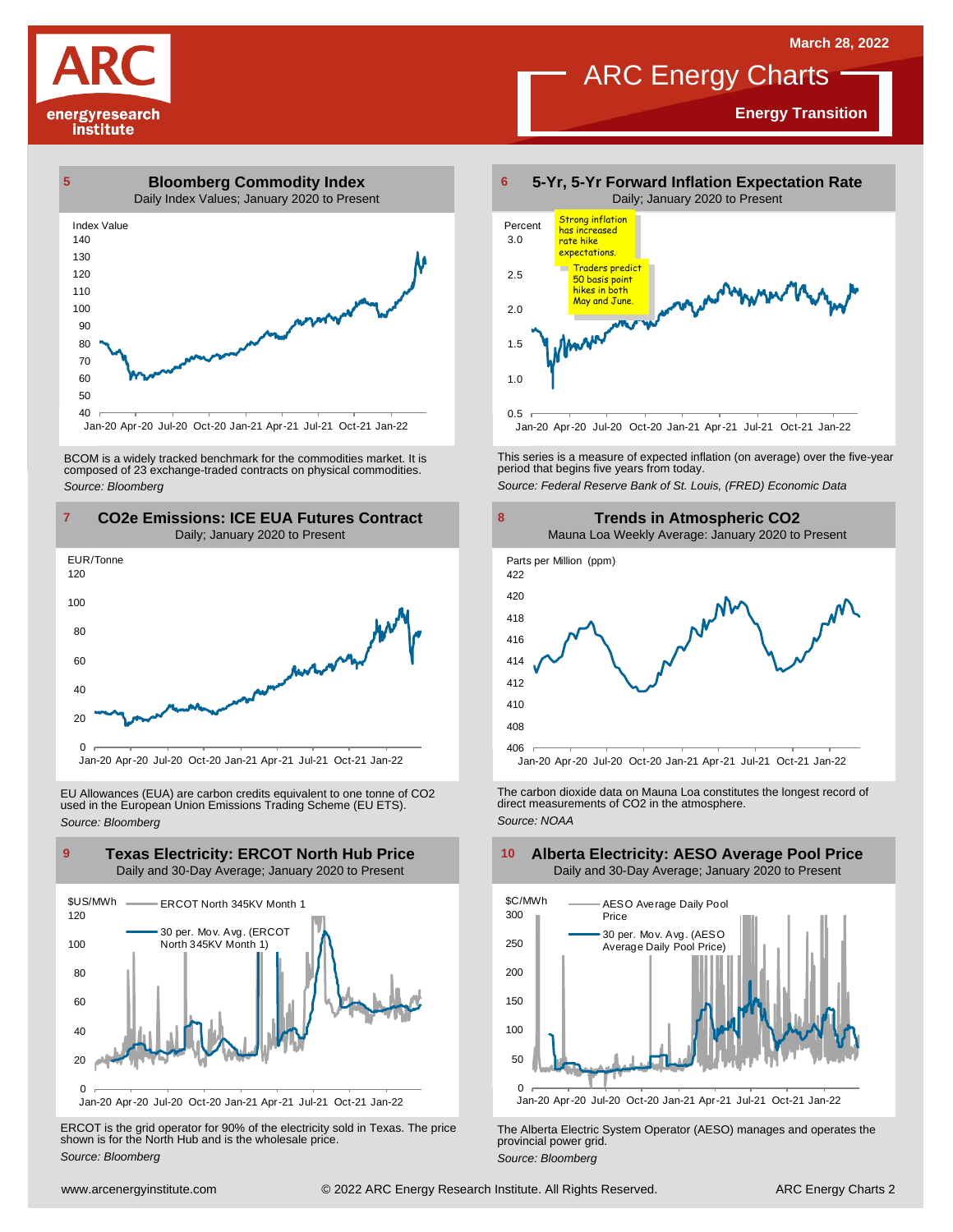

### ARC Energy Charts

**Crude Oil**

#### **WTI Crude Oil Price and Differential to Brent 11**



North American crude oil prices can sometimes disconnect from global prices depending on regional supply and demand dynamics. *Source: Bloomberg*

### **CDN Heavy Oil Price Differential to WTI 13 14**

Western Canadian Select (WCS) Differential; Rolling 12-Month History



The differential should reflect quality differences and transportation costs. Greater discounts can result from infrastructure or refinery outages. *Source: Bloomberg*



Natural gas liquids have become critical contributors to producer's cash flow. Most of Canada's oil production comes from Alberta; split between oil sands<br>Prices are influenced by the price of oil as well as local supply a



Forward prices for WTI are plotted for the next 36 contracts, and compared against the same contracts one month prior. *Source: Bloomberg*

### **CDN Light Crude Oil Price Differential to WTI**



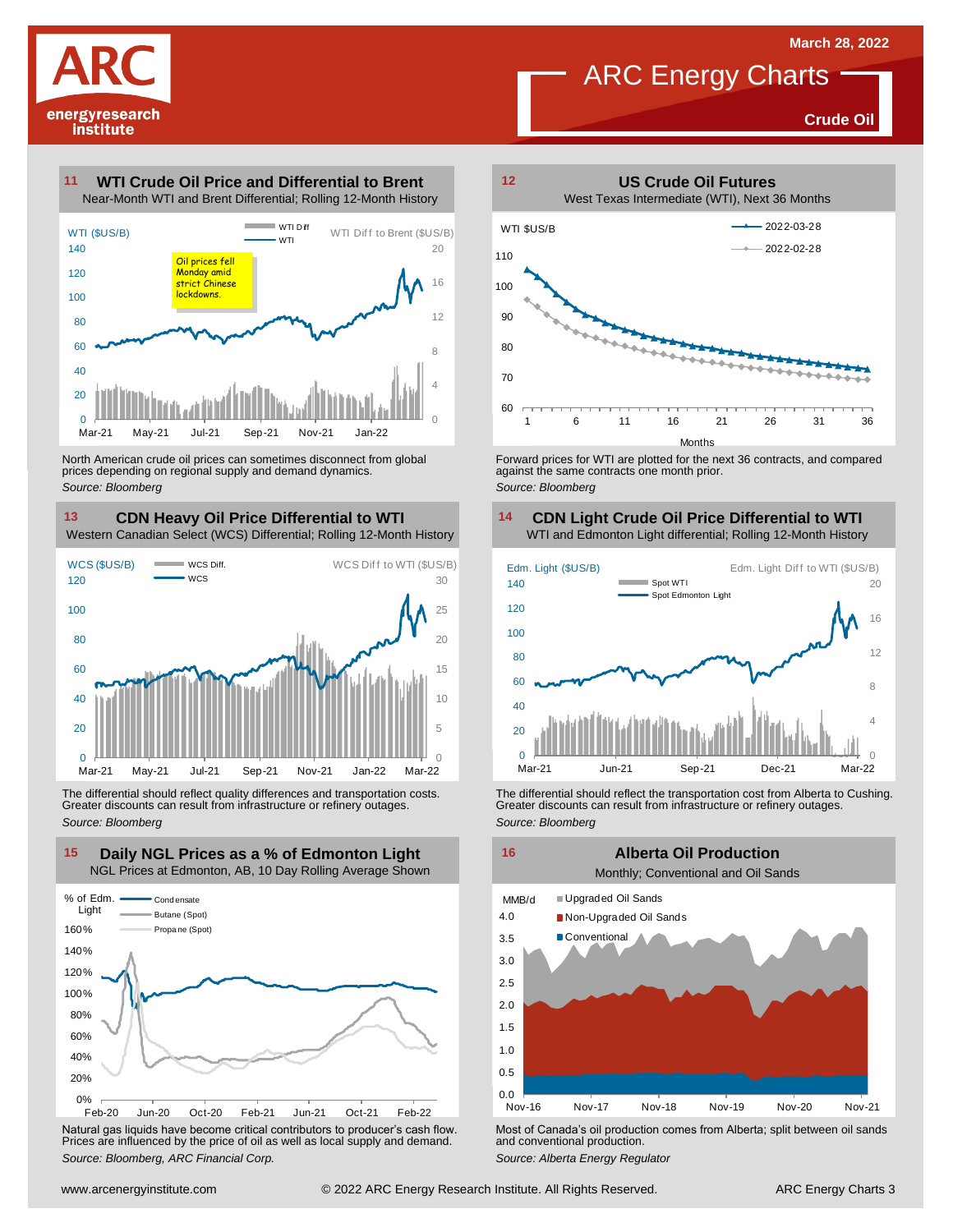**Crude Oil**

# energyresearch institute



US crude oil stock levels can affect crude oil prices. Stock levels for the current year are represented by the blue line. US crude oil stock levels can affect crude oil prices. Stock levels for the Gasoline, diesel and jet fuel consumption represent the majority of oil use in<br>current year are represented by the blue line.<br>Source: U.S. Energy



Weekly production is modelled by the EIA. It is less accurate then monthly Crude oil imports from Canada are taking market share from overseas<br>The imports in the more from overseas imports imports.<br>Source: U.S. Energy Info



OECD stock levels can affect crude oil prices. *Source: International Energy Agency*



**ARC Energy Charts** 





OPEC's production levels relative to its sustainable and spare capacity influences global crude prices. Note: scale has been expanded. *Source: Bloomberg, Russia Ministry of Energy*

**19 20 US Weekly Crude Oil Production**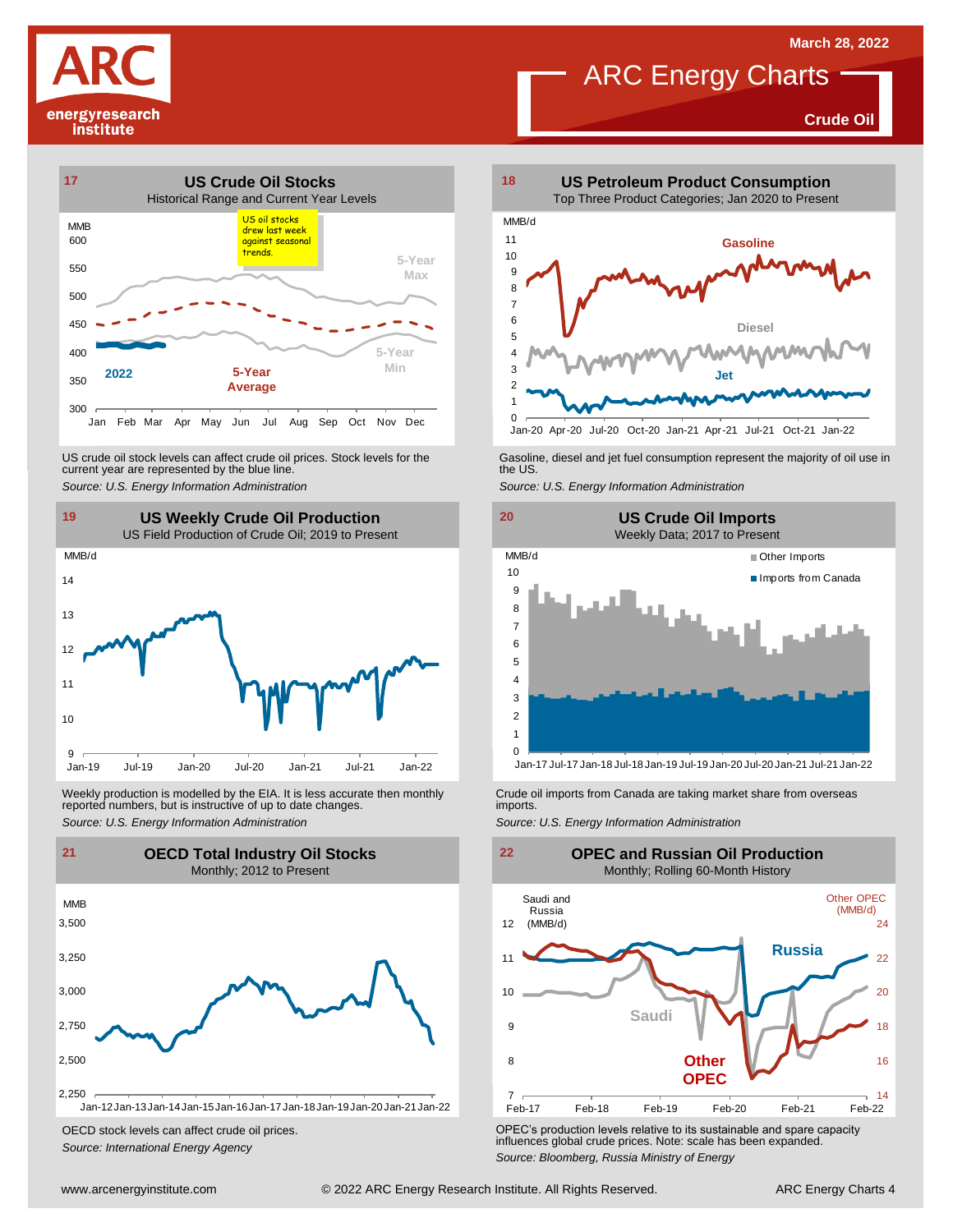**Natural Gas**



**23 Near-Month North American Natural Gas Prices 24** Daily Prices; Rolling 12-Month History



Near-month prices at AECO track Henry Hub prices, the exchange rate and<br>the cost of transportation. Local factors can also affect price.<br>Source: Bloomberg<br>**CIObal Natural Gas Prices**<br>Japan/Korea, UK NBP, Henry Hub; 10-Day the cost of transportation. Local factors can also affect price. *Source: Bloomberg*

**25 Global Natural Gas Prices**

![](_page_4_Figure_8.jpeg)

International natural gas prices strongly impact the economics of proposed LNG projects.

*Source: Bloomberg*

![](_page_4_Figure_11.jpeg)

The ability of gas producers to move gas out of the WCSB to eastern markets Between exports to Mexico and LNG shipments, the US is growing as a<br>and the US is a major factor in local natural gas prices.<br>Source: Bloomberg Va

![](_page_4_Figure_13.jpeg)

**ARC** Energy Charts

Forward contract prices are plotted for the next <sup>36</sup> months, and compared against the curve one month prior. *Source: Bloomberg*

**26 CDN Natural Gas Futures** AECO Hub (Bloomberg Estimate) Next 36 Months

![](_page_4_Figure_16.jpeg)

AECO forward prices mimic Henry Hub futures minus a differential.

*Source: Bloomberg*

![](_page_4_Figure_19.jpeg)

### **US Natural Gas Exports – Excluding Canada** Daily; Jan 2018 to Present  $\frac{28}{\text{Bcf/d}}$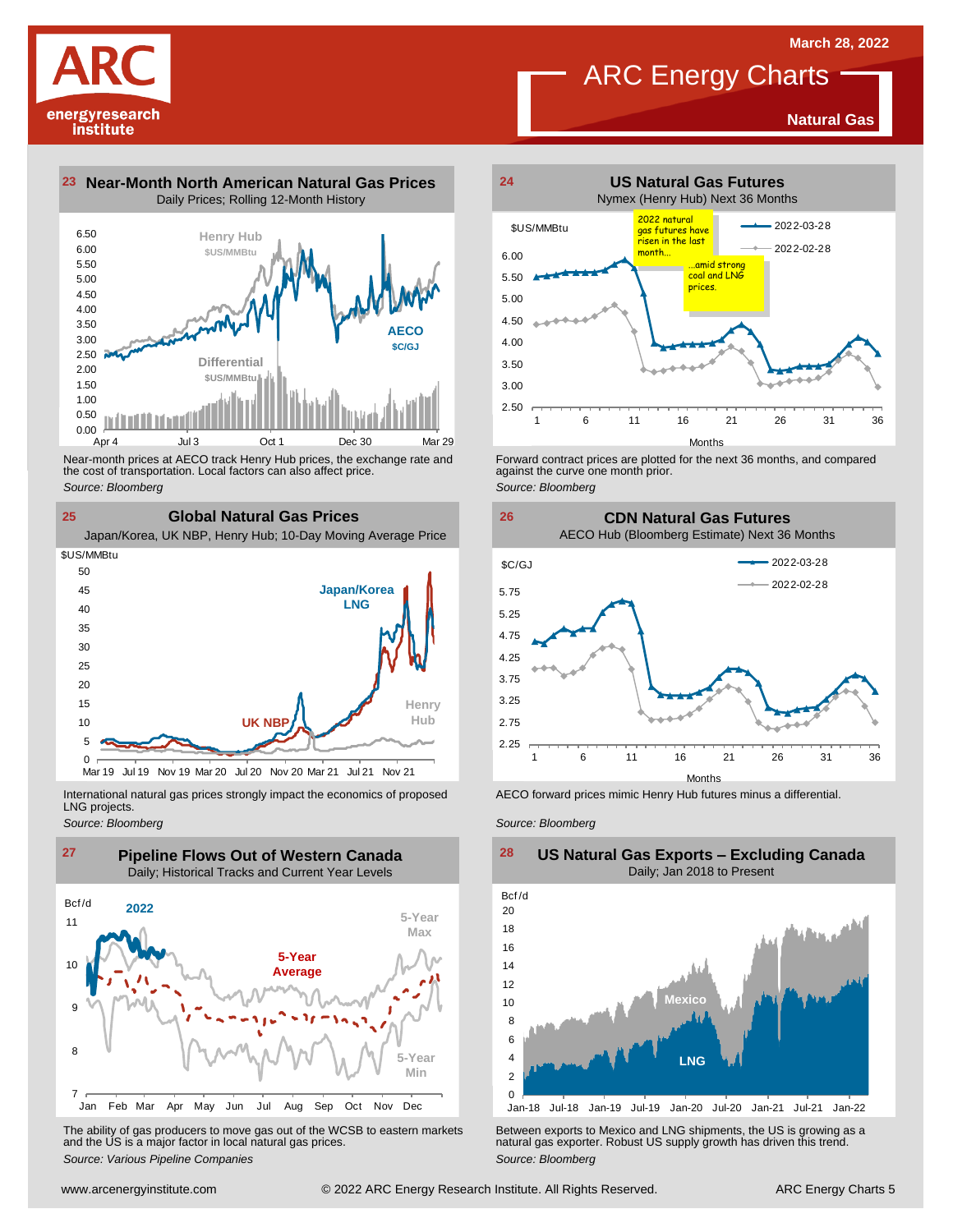**Natural Gas**

![](_page_5_Picture_1.jpeg)

### **29 30 Alberta Natural Gas Demand** TransCanada Intra-AB Deliveries; Current Year and Historical Tracks

![](_page_5_Figure_3.jpeg)

Alberta natural gas demand has grown steadily in recent years, largely<br>
driven by new oil sands demand and power generation projects.<br>
Source: *Bloomberg*<br>
Source: *Bloomberg*<br>
Daily Western CDN Production<br>
Estimated Using Alberta natural gas demand has grown steadily in recent years, largely **Domestic US demand fluctuates in the summer** and during the winter as driven by new oil sands demand and power generation projects.<br>Ariven by new oil

### **31 32 Daily Western CDN Production** Estimated Using Major Pipeline Receipts  $\frac{31}{\text{Bcf/d}}$

![](_page_5_Figure_6.jpeg)

This includes receipts on the TCPL, Alliance, WestCoast and TransGas pipelines.

![](_page_5_Figure_9.jpeg)

Canada's natural gas storage level provides <sup>a</sup> good metric if the country is well stocked. Abnormally high or low storage can affect the basis. *Source: Bloomberg*

![](_page_5_Figure_11.jpeg)

**ARC** Energy Charts

![](_page_5_Figure_13.jpeg)

![](_page_5_Figure_14.jpeg)

*Source: Pipelines Pipelines Pipelines Pipelines Pipelines Companies Pipeline Pipelines Pipelines Pipelines Pipelines Companies Pipeline Companies Pipeline Companies Pipeline Companies Pip* 

![](_page_5_Figure_17.jpeg)

The EIA reports changes in US natural gas inventories held in underground storage facilities on <sup>a</sup> weekly basis.

*Source: U.S. Energy Information Administration*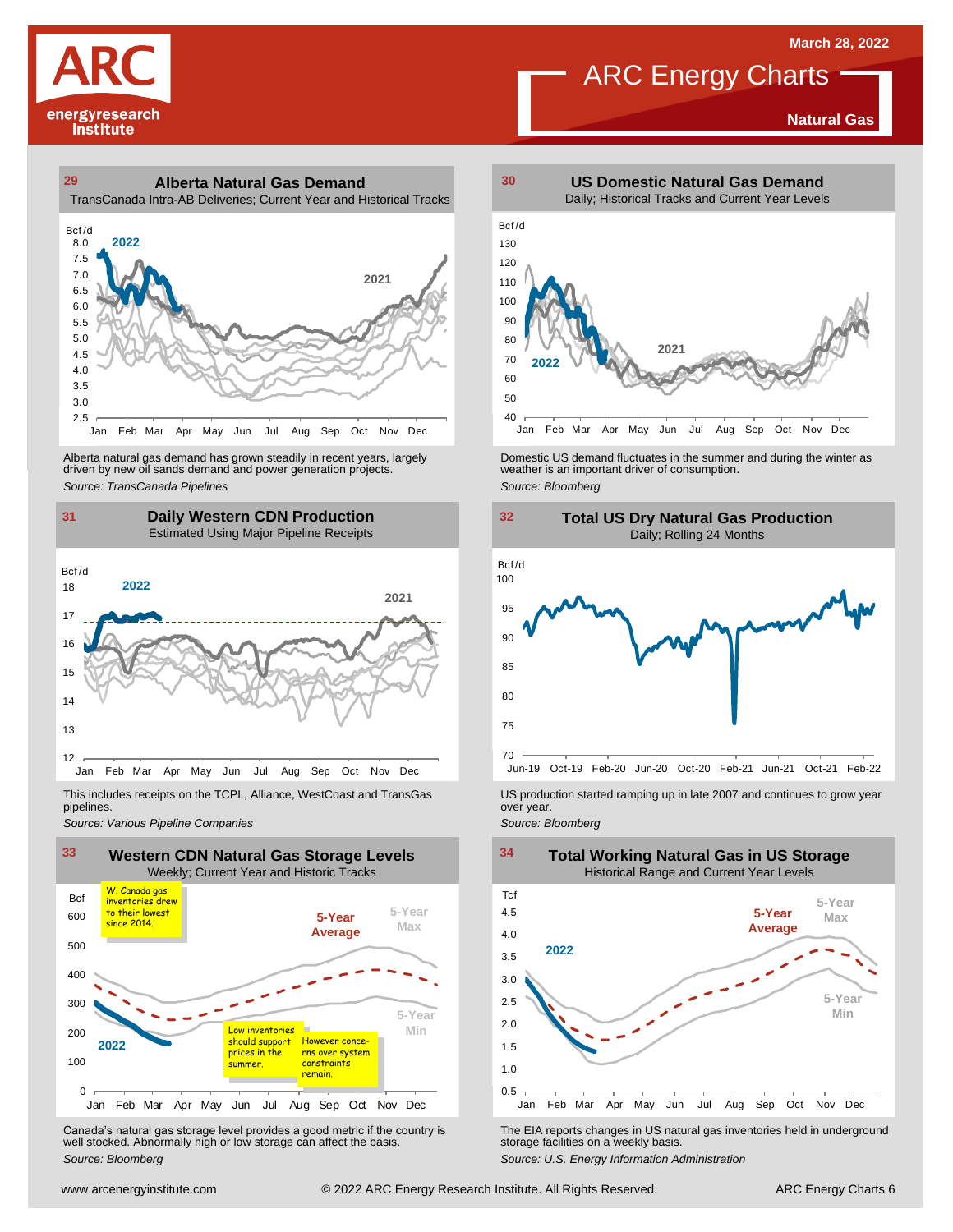**Oilfield Activity**

![](_page_6_Picture_1.jpeg)

### **35 36 Canada: Weekly Gas Drilling Activity**

Baker Hughes Drilling Rig Count; Current Year and Historical Range

![](_page_6_Figure_4.jpeg)

Unlike US drilling activity, Canadian rigs are dispatched seasonally. Capital<br>allocation by operators is driven by views of future oil and gas prices. 0<br>Jan Feb Mar<br>Unlike US drilling activi<br>allocation by operators<br>Source: Baker Hughes

![](_page_6_Figure_6.jpeg)

Unlike US drilling activity, Canadian rigs are dispatched seasonally. Capital Tracking US oil drilling by major play provides insight into the composition of<br>allocation by operators is driven by views of future oil and gas

![](_page_6_Figure_8.jpeg)

Total rig-releases for exploratory and development wells are highlighted in this chart. Rig releases for the current year are shown in red. *Source: Daily Oil Bulletin/JWN*

**United States: Weekly Gas Drilling Activity** Baker Hughes Gas Rig Counts; 2020 to Present

ARC Energy Charts

![](_page_6_Figure_11.jpeg)

Tracking US gas drilling by major play provides insight into the composition of US gas supply and growth trends.

*Source: Baker Hughes*

![](_page_6_Figure_14.jpeg)

Tracking US oil drilling by major play provides insight into the composition of US oil supply and growth trends. *Source: Baker Hughes*

**United States: Monthly Wells Drilled**

0 200 400 600 800 1000 1200 1400 1600 Wells Drilled  $2019 = 2020 = 2021 = 2022$ 

Total wells drilled in US Drilling Productivity Report regions are shown. These are the most active onshore US plays. *Source: EIA* Jan Feb Mar Apr May Jun Jul Aug Sep Oct Nov Dec